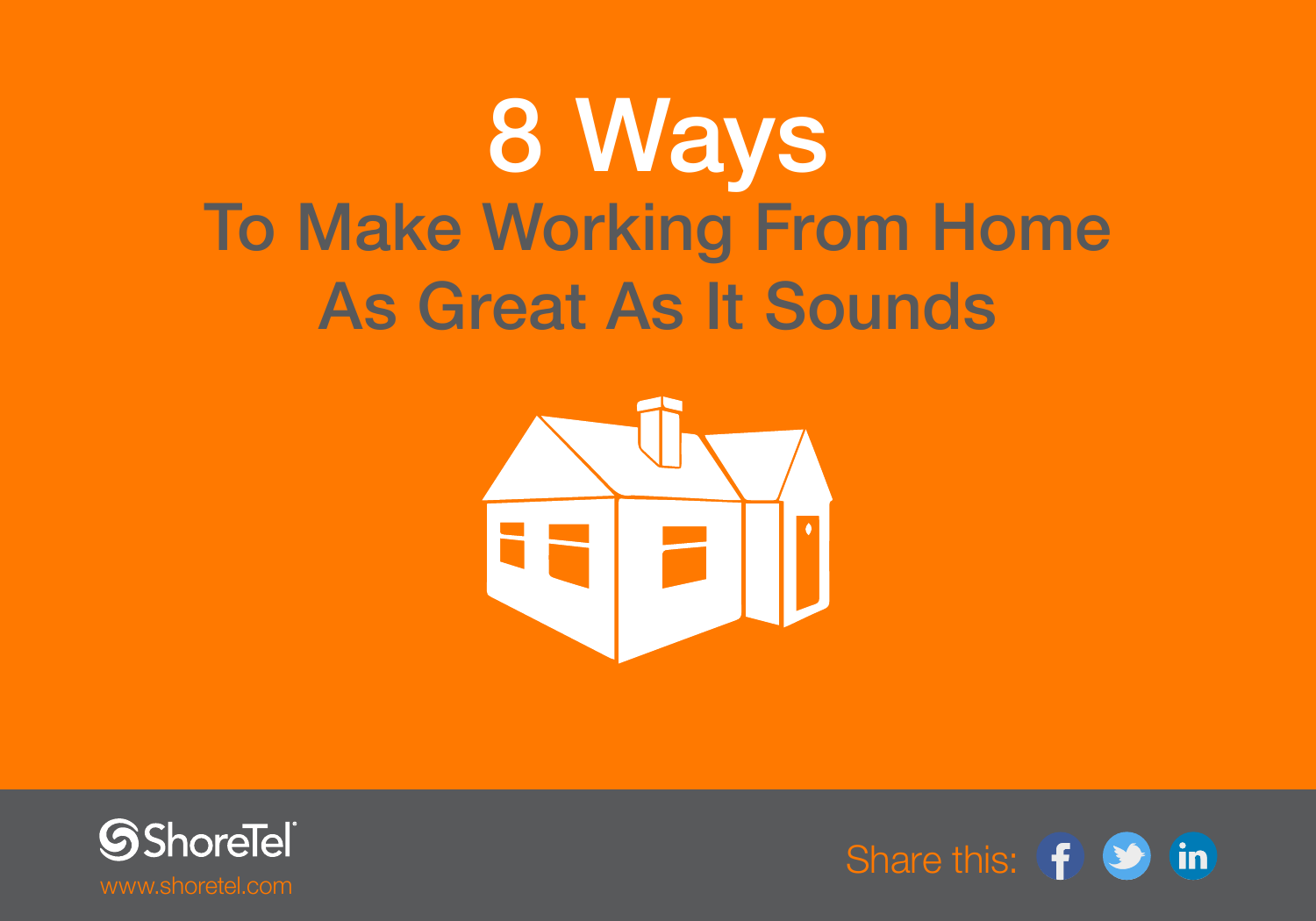

## **23% OF U.S. EMPLOYEES**

did some or all their work from home in 2014 according to the Bureau of Labor Statistics. *1*



### **67% OF U.S. EMPLOYERS**

allow some employees to work from home during regular paid hours, according to the 2014 National Study of Employers. *2*

*1 Source: [Bureau of Labor Statistics](http://www.bls.gov/news.release/pdf/atus.pdf) 2 Source: [2014 National Study of Employers](http://www.familiesandwork.org/2014-national-study-of-employers/)*



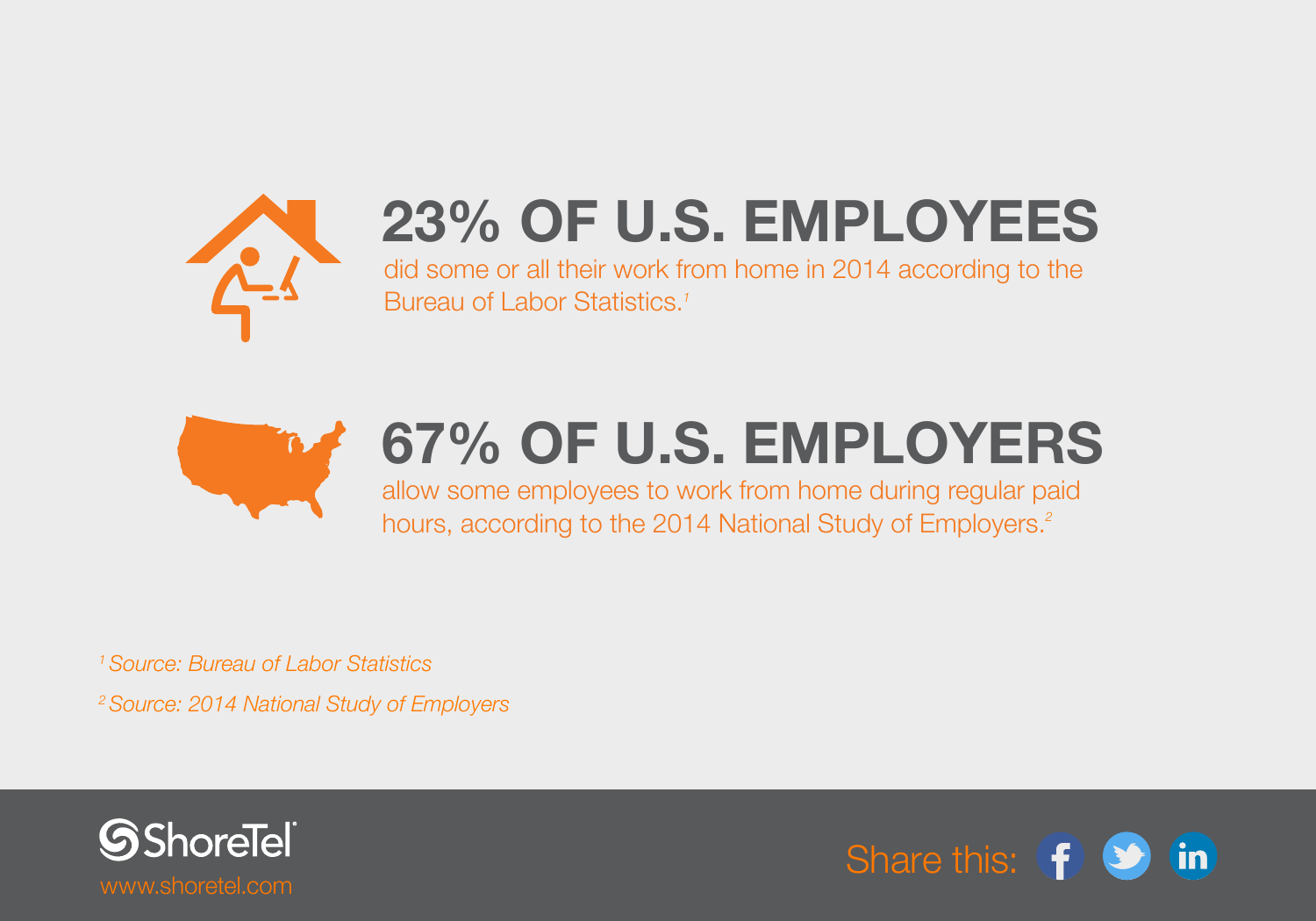#### LIVE THE DREAM HOME – YOUR CORPORATE HEADQUARTERS

More people are working from home. It's good for the environment and some experts estimate that the average telecommuter saves between \$2,000 and \$7,000 a year on commuting expenses, while employers save an average of \$11,000 per year when employees work from home.\*

So if you're part of the \*79% of Americans who say they'd like to work from home at least part of the time, then make sure you do your "homework," and master our 8 tips of the highly successful housebound worker.



*Source: [Global Workplace Analytics](https://www.shoretel.com/products/solution-deploy-cloud)*



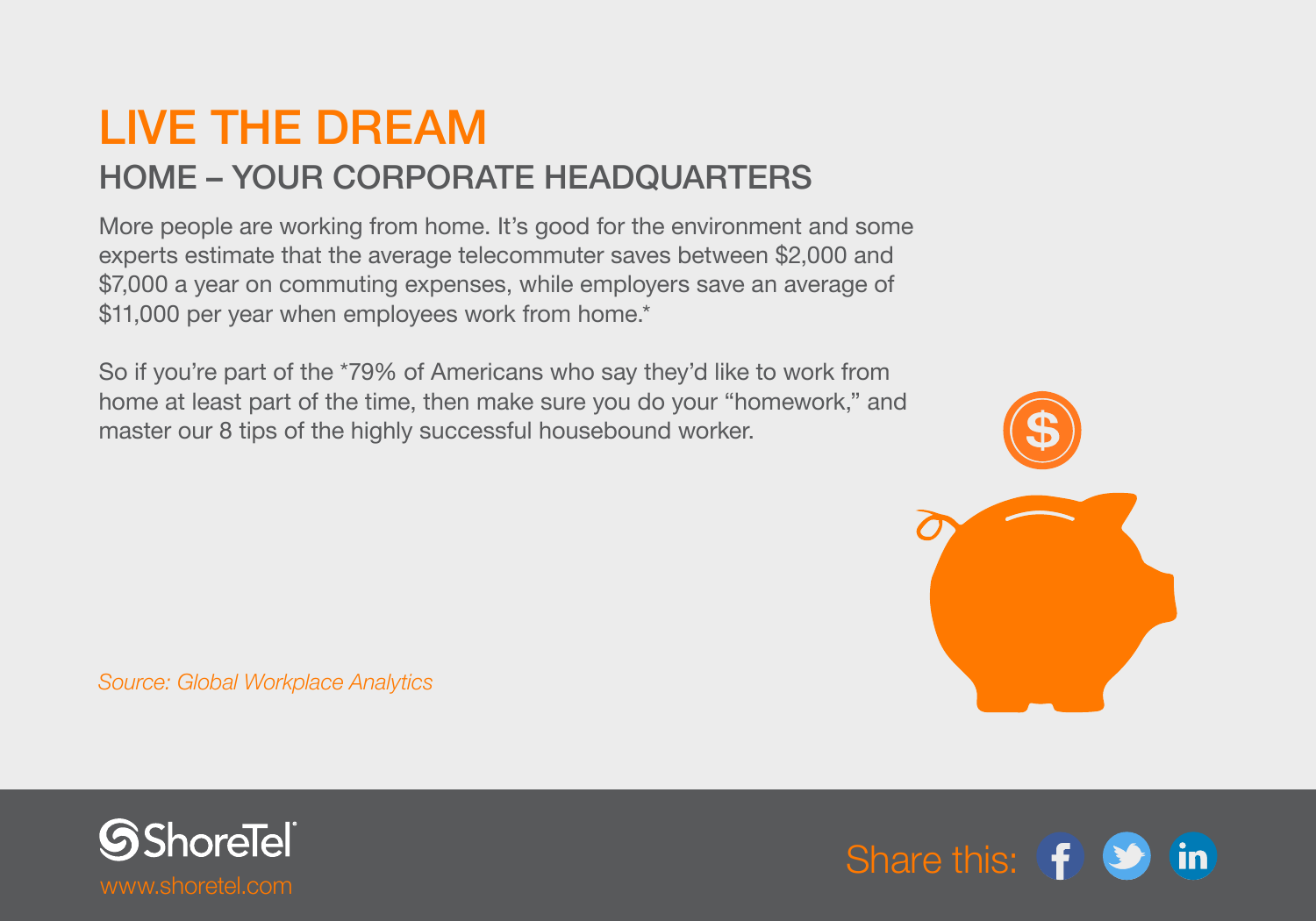### TIP 1: CONSIDER SPACE

#### THE JOB'S THE SAME. THE ENVIRONMENT HAS CHANGED.

Your personal workspace matters. It shapes your productivity, creativity, and your overall work experience.

Your workspace should be designed to perform. What that looks like, exactly, depends on what you want to get done. You may not need a desk or a file cabinet, but what you do need is a specific space where work happens, so others inhabiting your home can see when you are in the zone, and know not to bug you.

Your workspace can be a bean bag and a laptop, a TV table and a corner on the couch, or you may even have the luxury of a home office with a door that closes — what matters the most is that there is a space where you work that is distinct from other spaces in your home.

60 percent of organizations offer some form of telecommuting, including:



*Source: [2015 Employee Benefits by the Society for Human Resource Management](http://www.shrm.org/Research/SurveyFindings/Articles/Documents/2015-Employee-Benefits.pdf) (SHRM)*



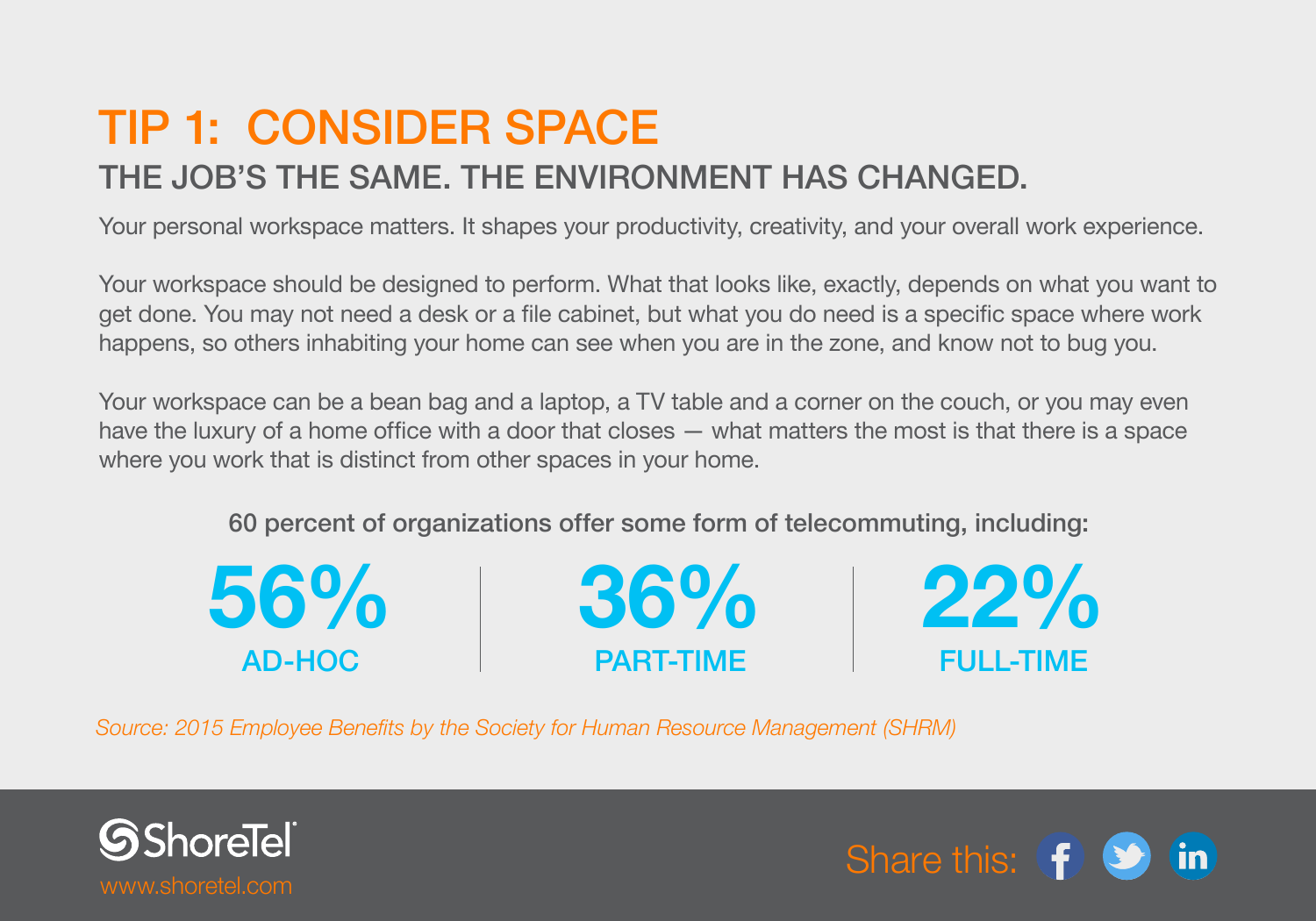#### TIP 2: GET A GOAL MAKE A LIST. CHECK IT TWICE.

Goal setting can be intimidating if you don't do it on a regular basis. For those who haven't mastered the art, there's a tendency to get lofty, and while loftiness is great for aspirations, it stinks for goal-setting. Why? Goals need to be specific and measurable.

Before you begin your work for each day, jot a simple list on a Post-it® about what you expect to get accomplished that day. Then, post it where you can see it. Goals act as a compass, giving us direction and helping us stay the course — come what may. Plus, let's be honest, few things are as gratifying in the work world as crossing something off our to-do list.



#### **Why do 3% of Harvard MBAs make ten times as much as the other 97% combined?**

They had clear, written goals and plans to accomplish them.

*Source: [What They Don't Teach You at Harvard Business School: Notes from a Street-smart Executive](http://www.amazon.com/exec/obidos/ASIN/0553345834/purchase-items-20)* **\$ \$ \$**



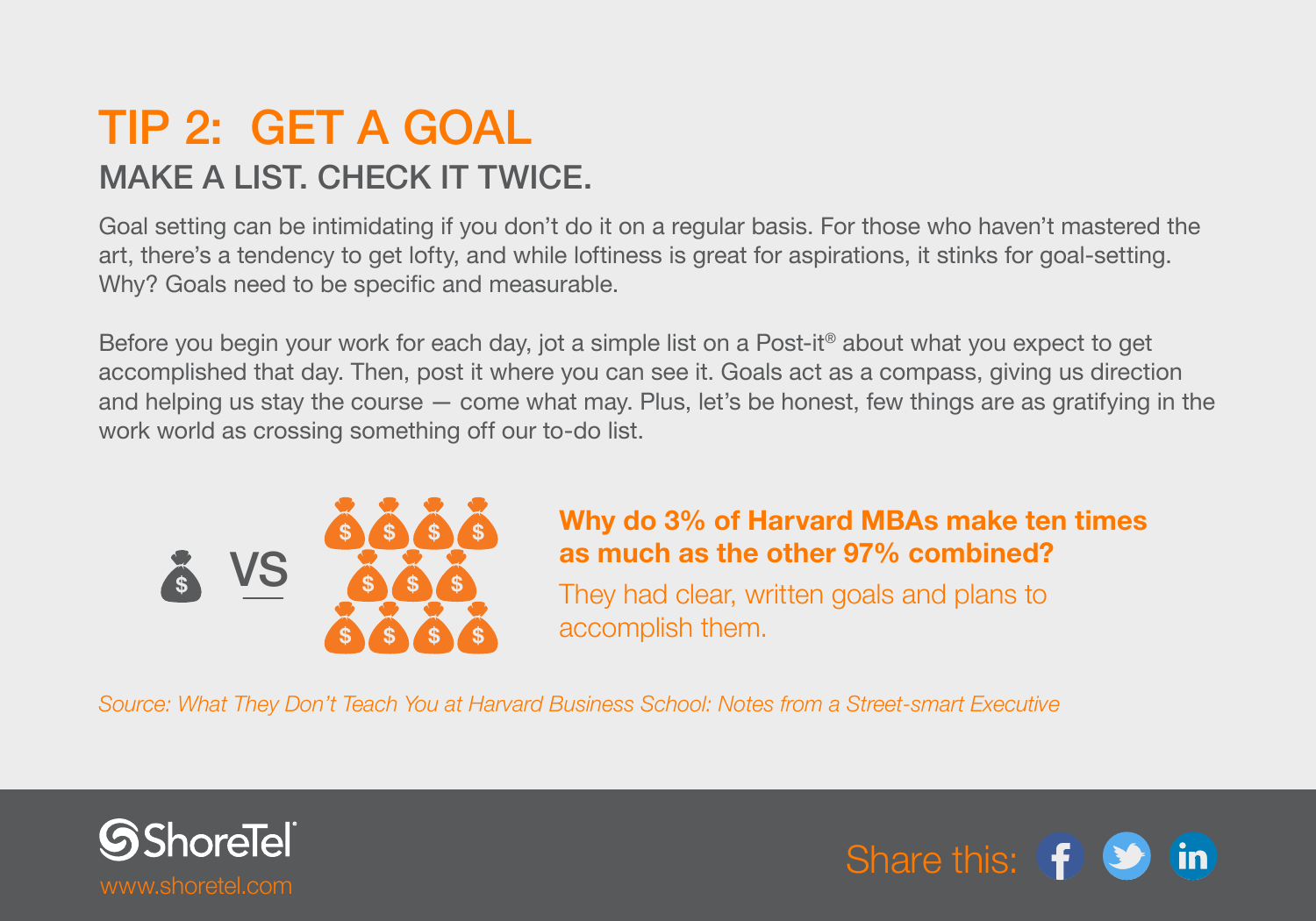#### TIP 3: KNOCK IT OFF DISCERNING DISTRACTIONS

It's a fact, there will be distractions. Know what else is a fact? Only 2% of people can multitask effectively. If you fall into the unfortunate category of the 98% for whom multi-tasking = epic fail, then you must become good at choosing which distractions are worth engaging and which are best ignored.

For example, if you are working on the last paragraph of a report and the dog is whining because she needs to take care of some business of her own; get up and let her out. You may attempt to ignore her pleas, but it will likely take you significantly longer to finish, and it won't be your best work.

However, if you are on a video conference call, this is not a good time to check your e-mail, steal a quick look at the headlines, or quietly play solitaire. Demonstrating to clients and co-workers that you can work from home without being distracted is always a smart move.



Focusing on more than one thing **decreases your productivity by 40%**  and lowers your IQ by 10 points, according to Harvard Business Review.

*Source: [Psychology Today](https://www.psychologytoday.com/blog/brain-trust/201202/is-your-brain-multitasking)*



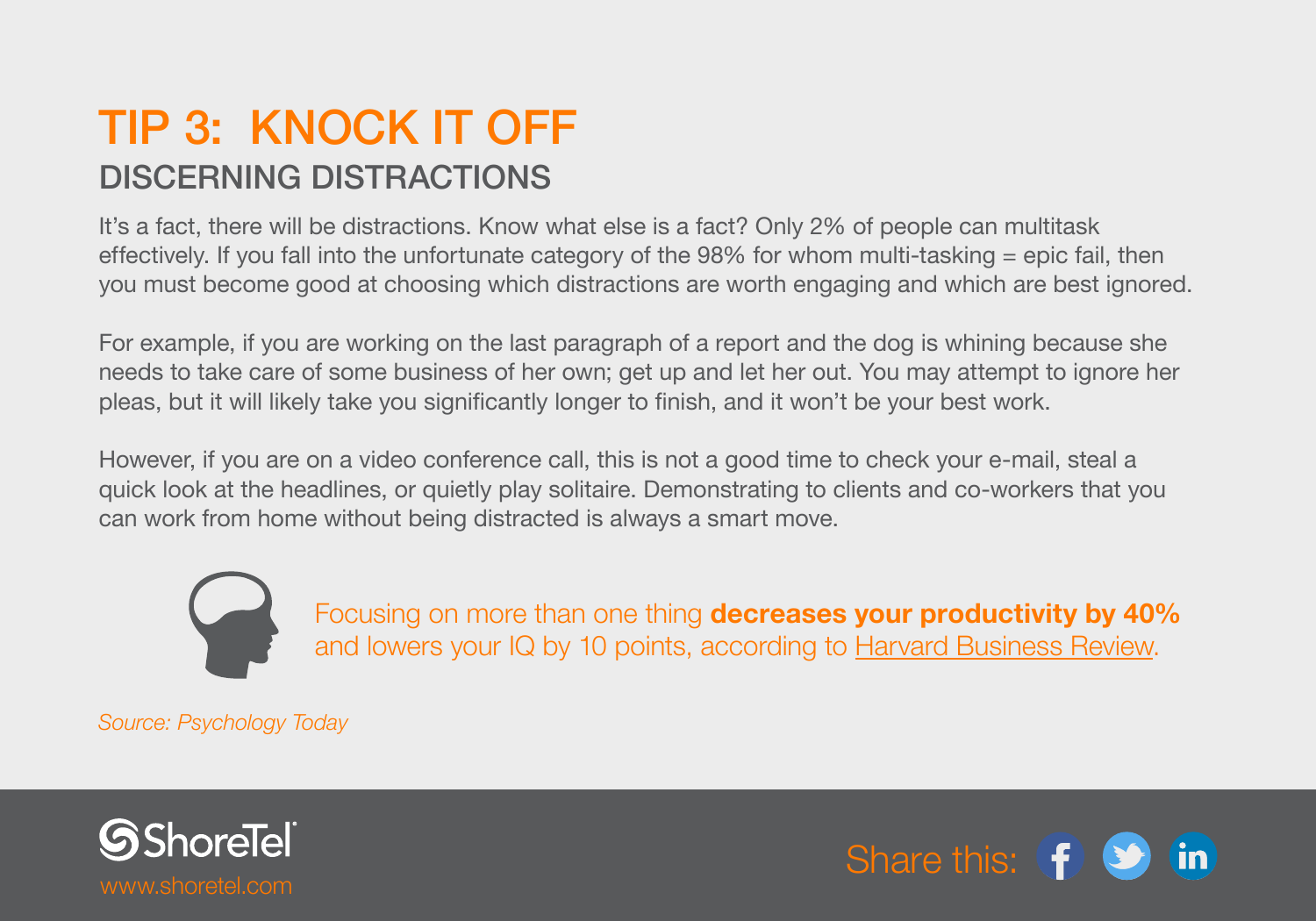#### TIP 4: STAY ON TRACK IT'S ABOUT TIME

One of the best ways to ensure you make the most of your time working from home is to keep track of it. Whether you use time-tracking software supplied by your employer, or you log it yourself via a journal or spreadsheet, maintaining a record of when you begin and end work enables you to set more realistic goals and maintain a good work/life balance.

Time-tracking may also prove helpful should a client ever request a record of hours on a project. You'll also be glad you have it the next time you want to show your employer why you're the ideal candidate for a raise or promotion.

There are numerous apps and websites to track your time, including "Hours", which provides a timer for all your tasks: 7 Apps and Sites to Track Your Time in 2015.



*Source: [Field Guide](http://fieldguide.gizmodo.com/7-apps-and-sites-to-track-your-time-in-2015-1677057680)*



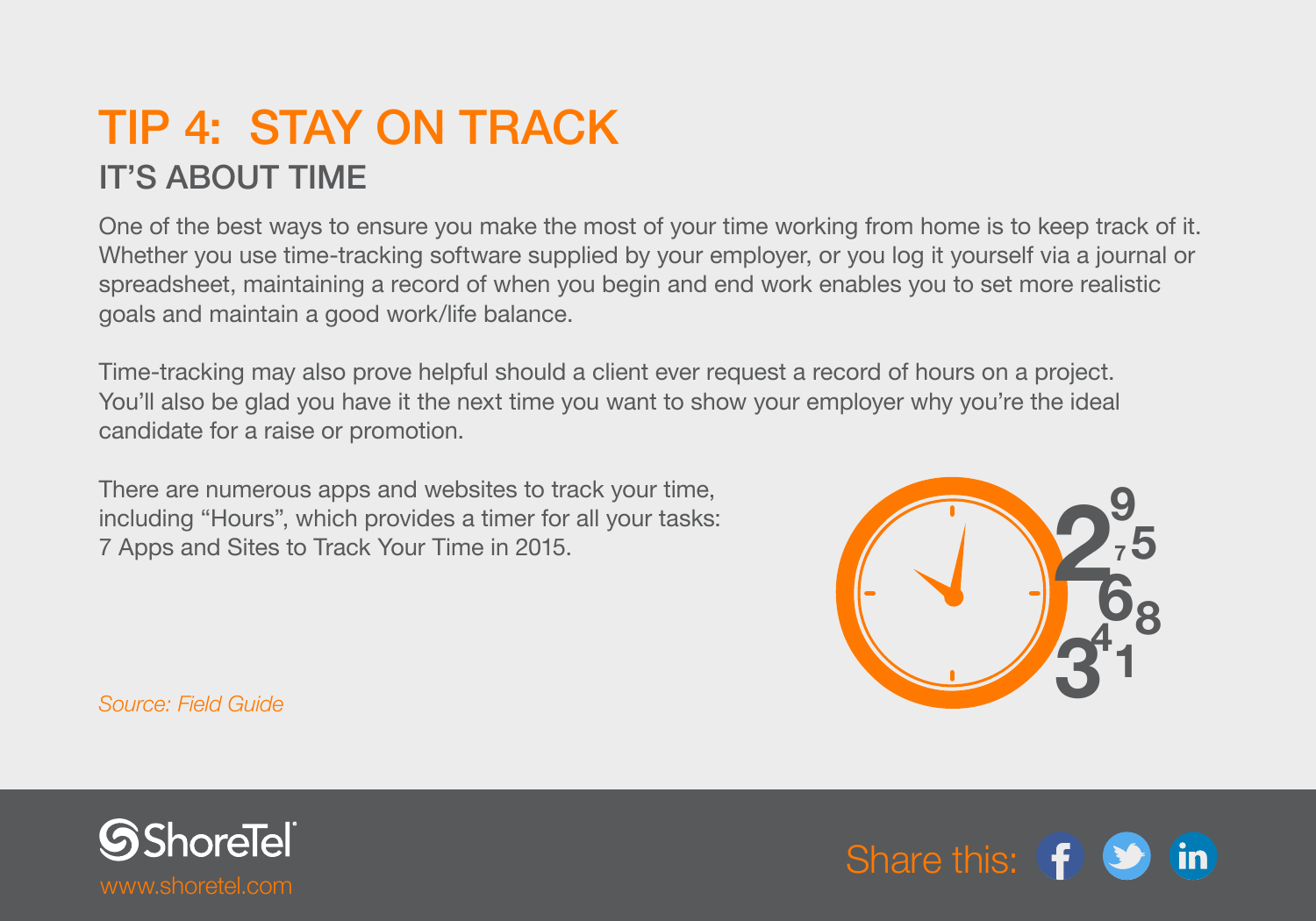#### TIP 5: TAKE FIVE GIVE YOURSELF A BREAK

Sometimes the best way to tackle a problem when working from home is to get up and walk away. There's something to be said for taking a break and getting a fresh perspective, and the best way to do that is to change your scenery.

Go exploring. See something new. Interact with others — besides the dog. Even if you only make a quick trip to a coffee shop or take a stroll around the block, you'll feel better if you take a couple of breaks throughout the day. Best of all, when you return to your work space, you'll work better, too.

University of Illinois psychology professor Alejandro Lleras explains:

"…Deactivating and reactivating your goals allows you to stay focused. Brief mental breaks will actually help you stay focused on your task!"



A brisk 30-minute walk stimulates brain chemicals that help you feel happier, less stressed and more confident.

*Source: [Fast Company](http://www.fastcompany.com/3034928/the-future-of-work/why-you-need-to-stop-thinking-you-are-too-busy-to-take-breaks) Source: [Mayo Clinic](http://www.mayoclinic.org/healthy-lifestyle/fitness/in-depth/exercise/art-20048389)*



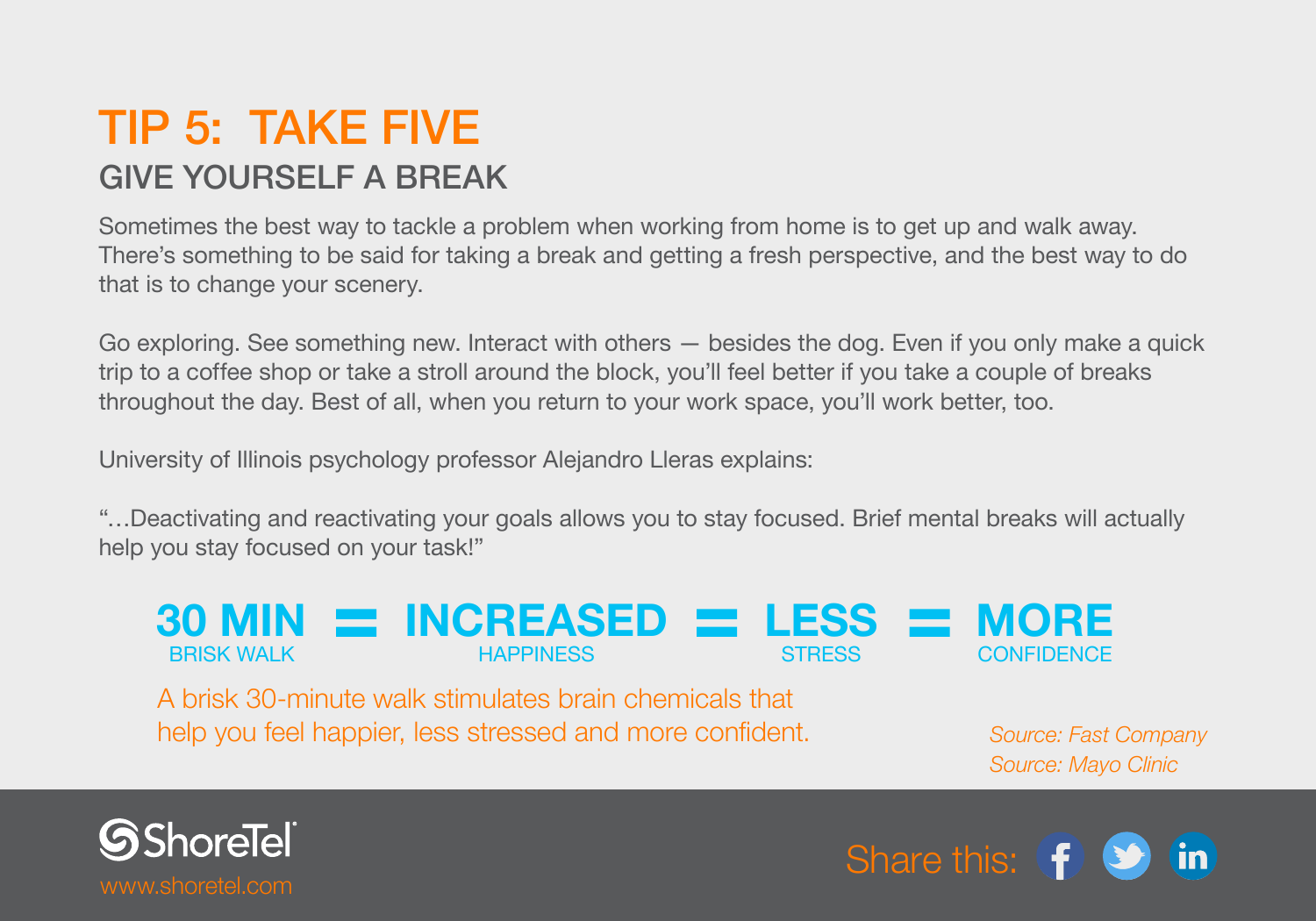#### TIP 6: BE AVAILABLE ANSWER THE CALL

There are compromises that must be made when you work from home. In exchange for the comfort and convenience of working in sweatpants, there is an unspoken expectation that you will be available whenever you are needed.

Does that mean you have to answer your boss' 2 a.m. email within 15 minutes? Not necessarily, but it does mean that if a client calls and you are eating lunch or taking a break, you need to drop what you are doing and be present for them.

Sure, a lot of life coaches will tell you to set firm boundaries with bosses and clients regarding your personal time, but for the home worker this can be a career limiting move. Put their needs before yours and you will always have plenty of work. After all, everyone knows that corner office overlooking the backyard comes with a hefty price-tag, but boy is it worth it.





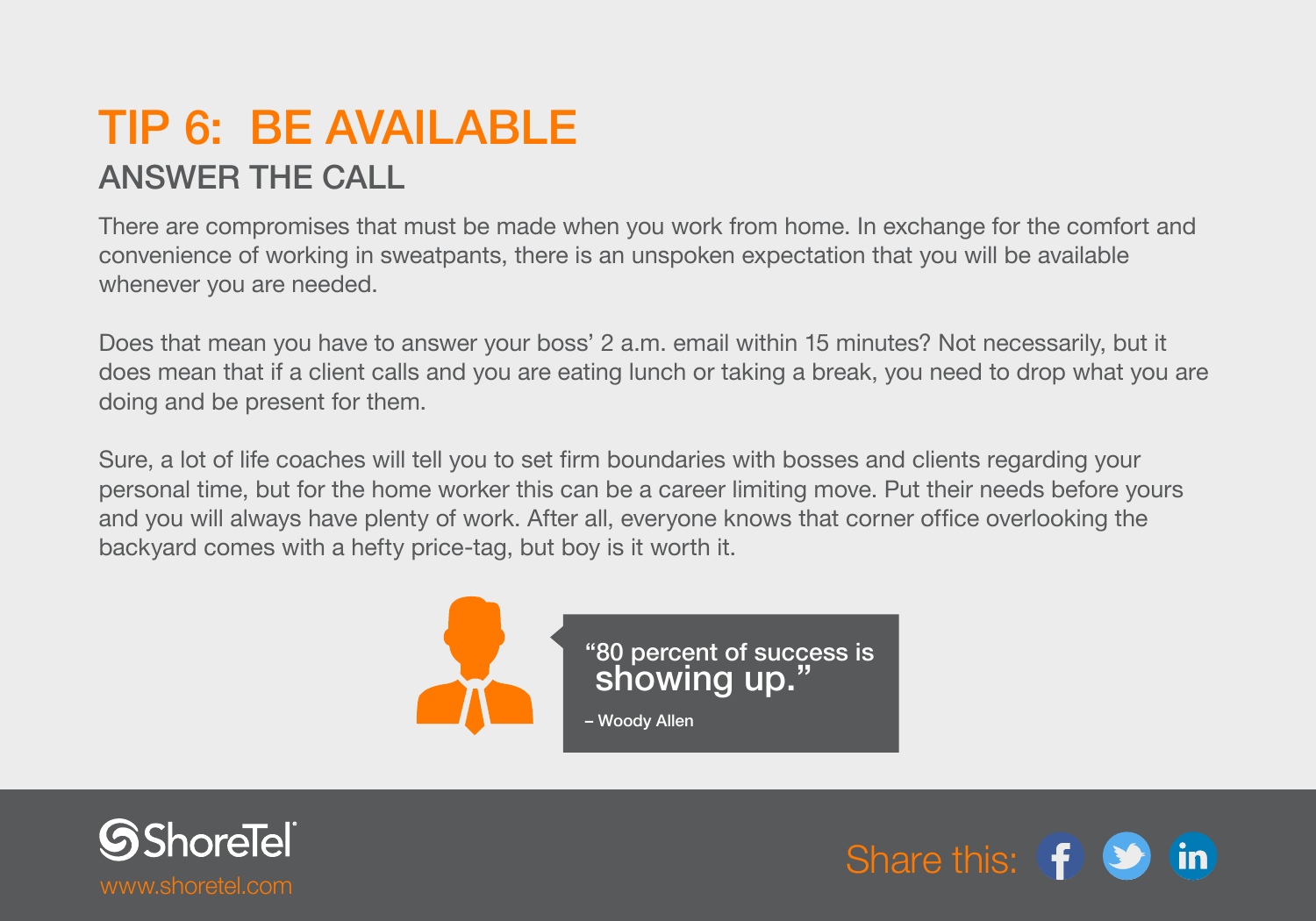#### TIP 7: WATCH IT MANAGING YOUR BOTTOM LINE

There are two types of people who work from home: those who forget to eat and those who graze all day. If you're the former, set an alarm so that you keep your brain fueled and your energy levels up. If you're the latter, you may need to employ some smart strategies to ensure your increased productivity at home doesn't subsequently lead to an increased pant size.

Some ways to avoid overeating while working from home include: keeping only healthy snacks in the pantry; not eating in your workspace; and abiding by the same lunch and snack schedule you had at the office.

> "Scientists using a new way to look at data concluded that the main reason that obesity has risen sharply in the United States in recent decades is predominantly because of over-eating rather than lack of physical activity."

*Source: [Medical News Today](http://www.medicalnewstoday.com/articles/149553.php)*



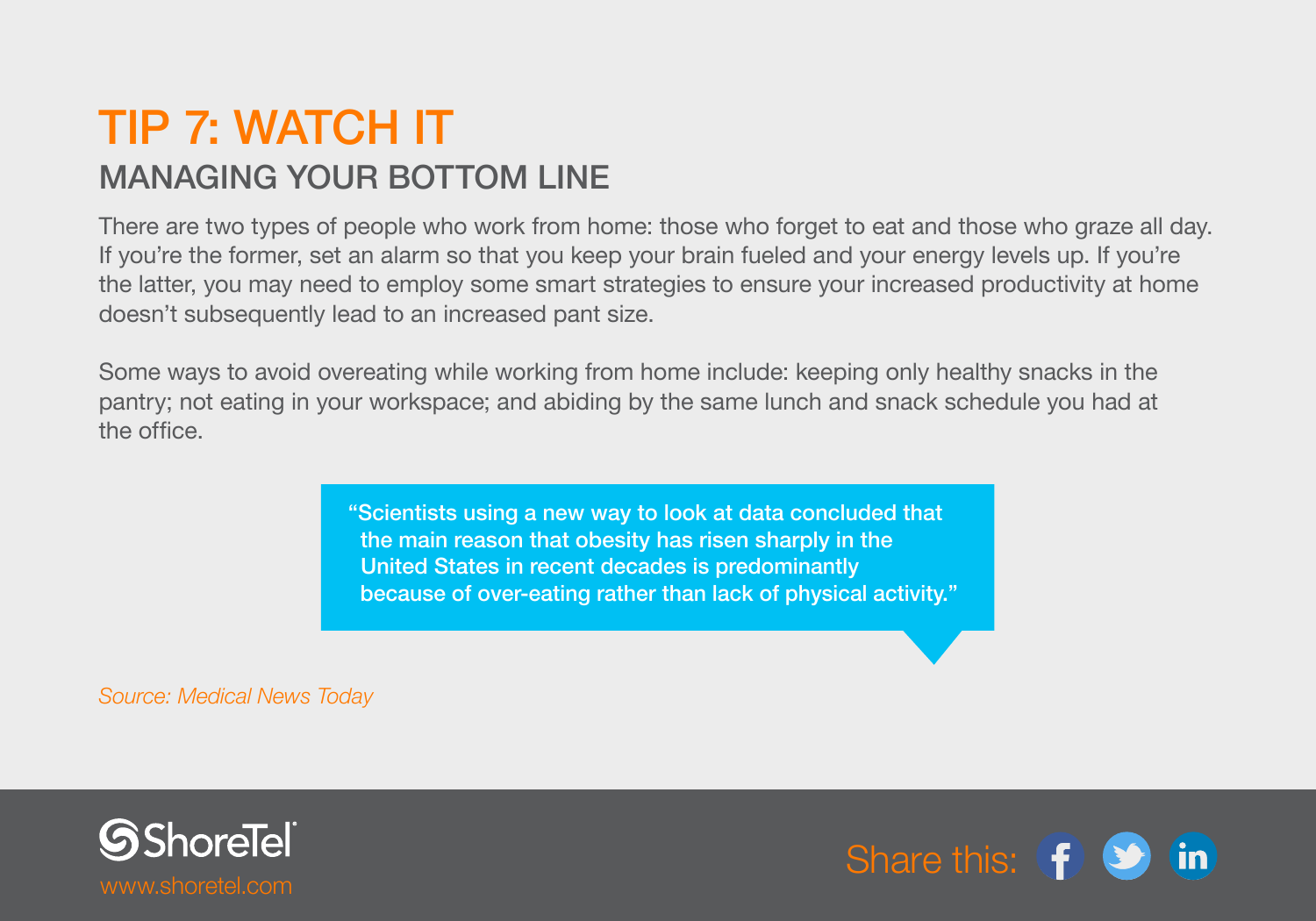#### TIP 8: POP IN MAKE TIME FOR FACE TIME

We've all had that left-out feeling when someone shares a "hilarious" story, but try as you might, you just don't get what's funny. It always ends with the same line, "I guess you just had to be there."

To ensure you don't experience that outsider feeling with bosses, clients and coworkers, leave the house from time to time and visit people in person. Even if work is on the other coast, you still want to make "special guest" appearances with some regularity to ensure you remain a visible and valued member of the team. A few of the times you will want to make sure you show up are when:

- New leaders come on board/new people have been added to your team
- Complicated information needs to be shared/explained/understood
- Major office celebrations, sales conventions and team-building activities are being conducted
- There are opportunities to interact with customers